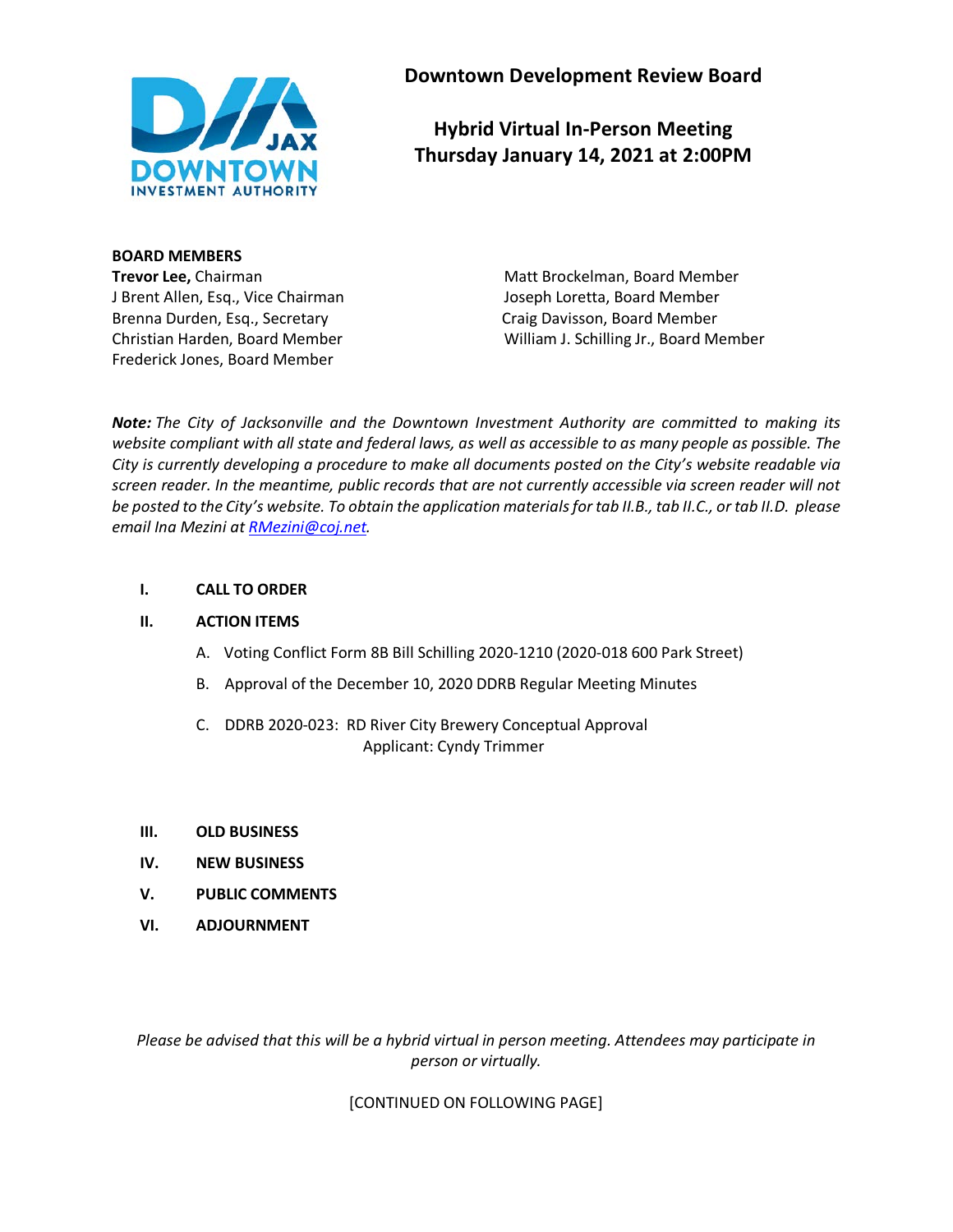Downtown Development Review Board DDRB Meeting Agenda – Thursday, January 14, 2021 Page 2

#### **PHYSICAL LOCATION**

Jacksonville Public Library-Main Library/Downtown 303 North Laura Street Multipurpose Room (located in the Conference Center) Jacksonville, Florida 32202

At present, all visitors are subject to a COVID-19 screening upon entering a City of Jacksonville building. In addition, a mandatory face covering requirement is in place for all public buildings pursuant to Emergency Executive Proclamation 2020-005.

**Directions to Multipurpose Room:** Upon entering Laura Street entrance to the Library, follow directions and signage for temperature check, then proceed into the Main Library. Walk counterclockwise around the grand staircase and you will see signs for the public elevators. Take the elevator down to level C for Conference Level. Exit the elevator and follow hallway out. Turn left out of the hallway and proceed through glass doors into Conference Center. The Multipurpose Room is the first room on the left.

#### **VIRTUAL LOCATION**

Interested persons desiring to attend this meeting virtually can do so via Zoom (including by computer or telephone) using the following meeting access information:

#### **By Computer**

<https://zoom.us/j/98596868344?pwd=bFJ1UEhrMmJ2SGNoKzNCdndzTmZLdz09>

**Meeting ID: 985 9686 8344 Passcode: 698693**

**One tap mobile** +1 (646) 558-8656 (New York) +1 (312) 626-6799 (Chicago)

**Find your local number:** <https://zoom.us/u/avyAuMLXj>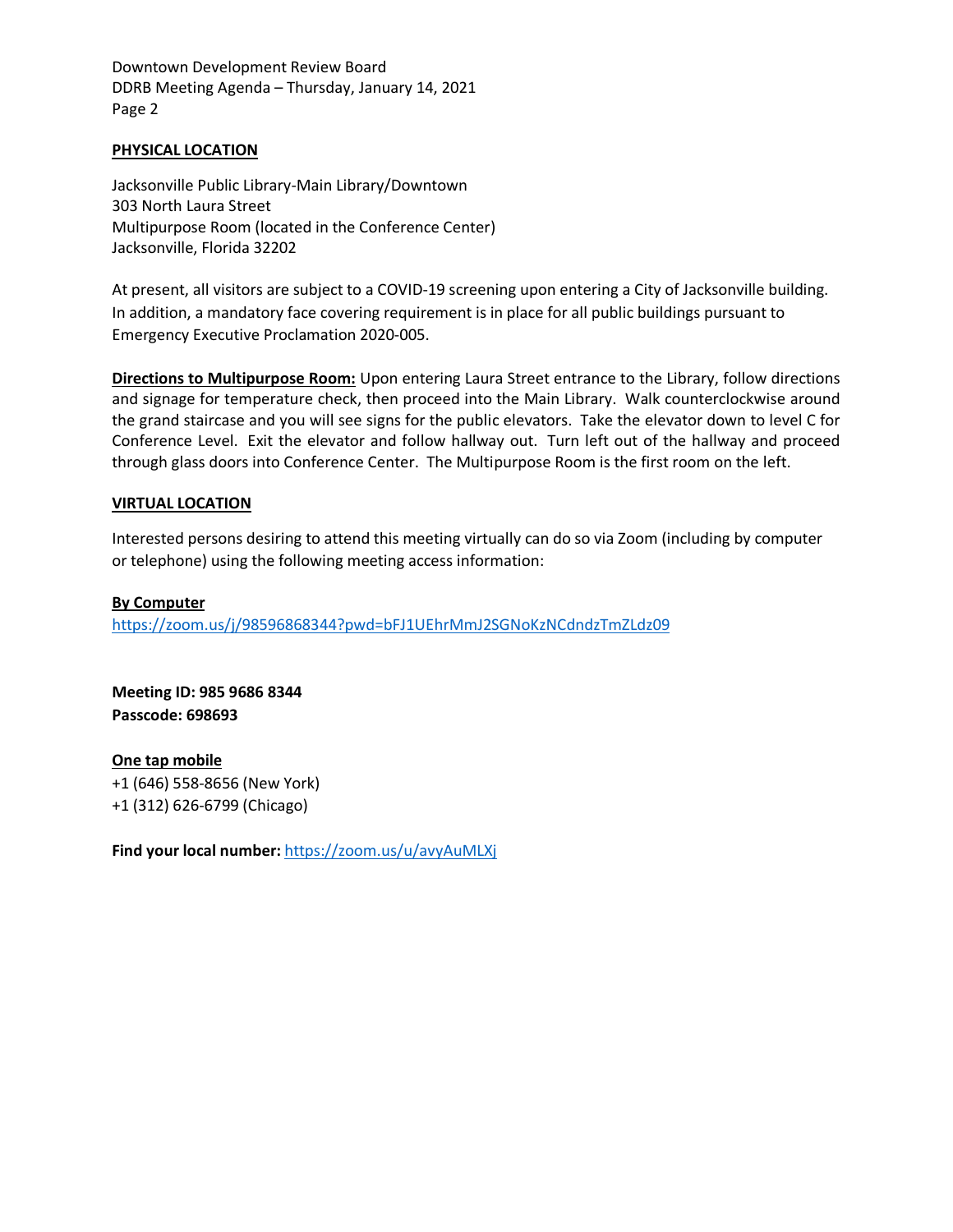

*Thursday, January 14, 2021 2:00 p.m.* 

# **MEETING MINUTES**

**Board Members Present:** T. Lee, Chair; B. Allen, Esq, Vice Chair; B. Durden, Esq. Secretary; C. Harden; B. Schilling; J. Loretta; M. Brockelman; C. Davisson.

**Board Members Virtual:** F. Jones.

**Board Members Excused:**

**DIA Staff Present:** Guy Parola, Operations Manager, Lori Radcliffe-Meyers, Redevelopment Coordinator, Ina Mezini, Marketing and Communications Specialist, and John Crescimbeni, Contract and Regulatory Compliance Manager.

**Representing Office of General Counsel:** Jason Teal.

# **I. CALL TO ORDER**

## **Meeting Convened: 2:08 p.m.**

Chairman Lee called the meeting to order at 2:08 p.m. Chairman Lee commented on holding a hybrid meeting. Chairman Lee walked through the procedures for anyone participating by Zoom.

# **II. ACTION ITEMS**

# **A. FORM 8B VOTING CONFLICT**

# **B. APPROVAL OF THE DECEMBER 10, 2020 DDRB MEETING MINUTES**

# **A MOTION WAS MADE BY BOARD MEMBER SCHILLING AND SECONDED BY BOARD MEMBER LORETTA APPROVING THE DECEMBER 10, 2020 DDRB MINUTES.**

## **THE MOTION PASSED 9-0-0.**

# **C. DDRB 2020-023: RD RIVER CITY BREWERY CONCEPTUAL APPROVAL APPLICANT – CYNDY TRIMMER**

Lori Radcliffe-Meyers reported that DDRB Application 2020-023 is requesting Conceptual Approval to develop an 8-story multi-family residential complex located at 0 Museum Circle.

Chairman Lee asked for the applicant presentation.

Cyndy Trimmer, the Applicant/Agent presented RD River City Brewery.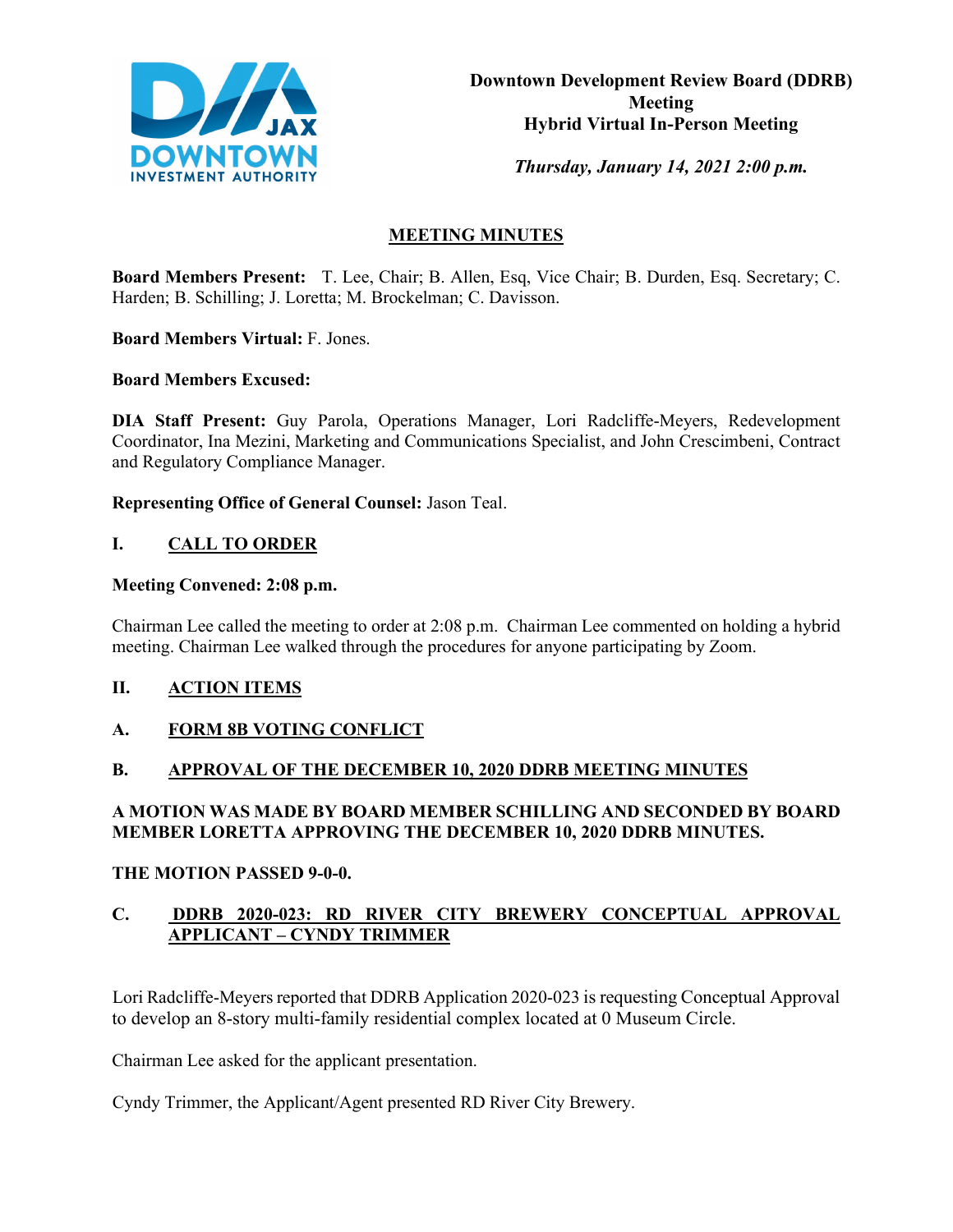Downtown Development Review Board (DDRB) – Hybrid Virtual In-Person Meeting Thursday, January 14, 2021 Page 2 of 3

Cyndy Trimmer presented Jeff Robbins.

Jeff Robbins from Related Group provided background information on the project.

Cyndy Trimmer continued to discuss the project. She called on Donald Wishart to discuss the site plan.

Donald Wishart presented the site plan.

Beatriz Hernandez with MSA presented the site plan.

Donald Wishart continued the presentation.

Chairman Lee paused the meeting due to technical difficulties.

Beatriz Hernandez continued the presentation. She discussed the architecture and building massing.

Chairman Lee called for Public comment.

Nancy Powell commented on the project.

Ina Menzini read a comment by David Ugel.

Ina Menzini read a comment by Catherine Negaard, Esq.

Chairman Lee called for Board comment.

The Board discussed the project. There were concerns regarding the architecture. The Board also discussed Friendship Fountain and the Riverwalk.

The applicant discussed the issues.

The Board members continued the discussion.

Ms. Boyer, DIA CEO, spoke to the concerns regarding the Riverwalk. She discussed the Capital Improvement Projects within the area.

Chairman Lee discussed pulling the conceptual approval on the project.

Jason Teal discussed making a motion to defer the conceptual approval to a meeting in the future.

Chairman Lee agreed.

Chairman Lee called for a motion.